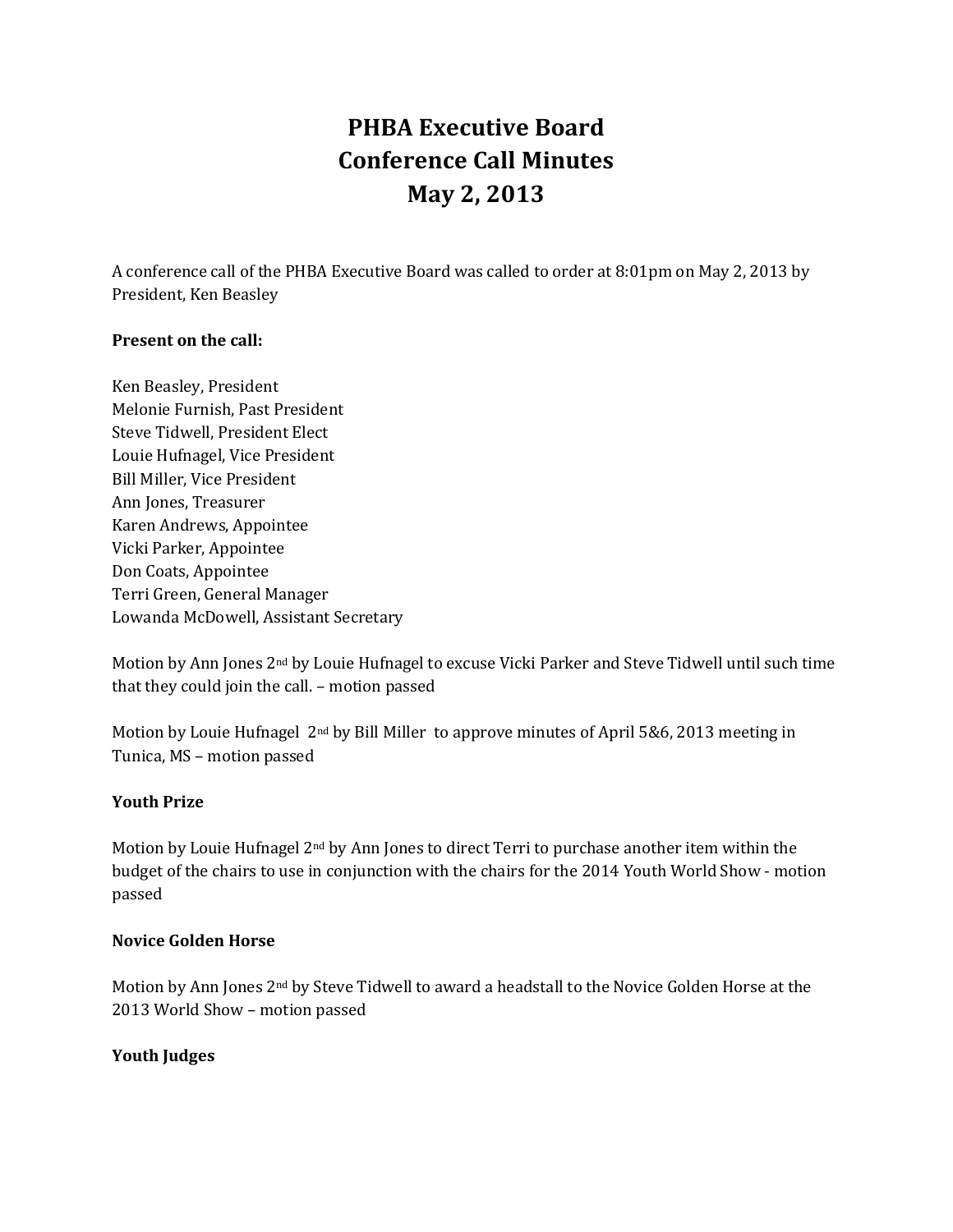Some of the judges that are judging the Youth World Show this year have judged the Open/Amt World Show in the past and they already have a nice ring. There are 2 judges that have not judged the world show before therefore they do not have a ring.

Motion by Ann Jones  $2<sup>nd</sup>$  by Louie Hufnagel to give the two judges that do not have rings a ring from Filly Tac; for the judges with rings from past world shows PHBA would have a diamond added to their ring – motion passed

## **14-18 High Point**

Motion by Bill Miller 2nd by Steve Tidwell to mail the letter approved by Terry Weins, atty to appropriate exhibitors - motion passed

Motion by Steve Tidwell 2nd by Vicki Parker to have the office staff send an email or letter to all the owners of the horses that were shown at the October 12, 2012 Iowa show – motion passed

## **World Reserves**

Motion by Louie Hufnagel 2nd by Karen Andrews to direct Terri Green to purchase the 8x10 plaque from Cowboy Bronze for the 2014 Reserve World Champions – motion passed

## **Conference Calling**

Karen Andrews presented several different companies to handle our conference calls. A directive was give to Terri Green and Karen Andrews to choose the most cost effective plan and that decision would be supported by the Board.

## **PIP hardship request**

Motion by Vicki Parker  $2<sup>nd</sup>$  by Karen Andrews to have the PIP hardship request sent to the PIP board – motion passed

## **GM Report**

Office will be closed Friday, May 10, 2013 for the staff to be able to visit the Tunica facility in order to for them to familiarize themselves with the set up for the world show.

## **World Show Evening Events**

It was decided to have an evening events committee comprised of Terri Green, Ken Beasley, 2 amateur board members, 2 youth board members and 2 past presidents to coordinate activities at the world show